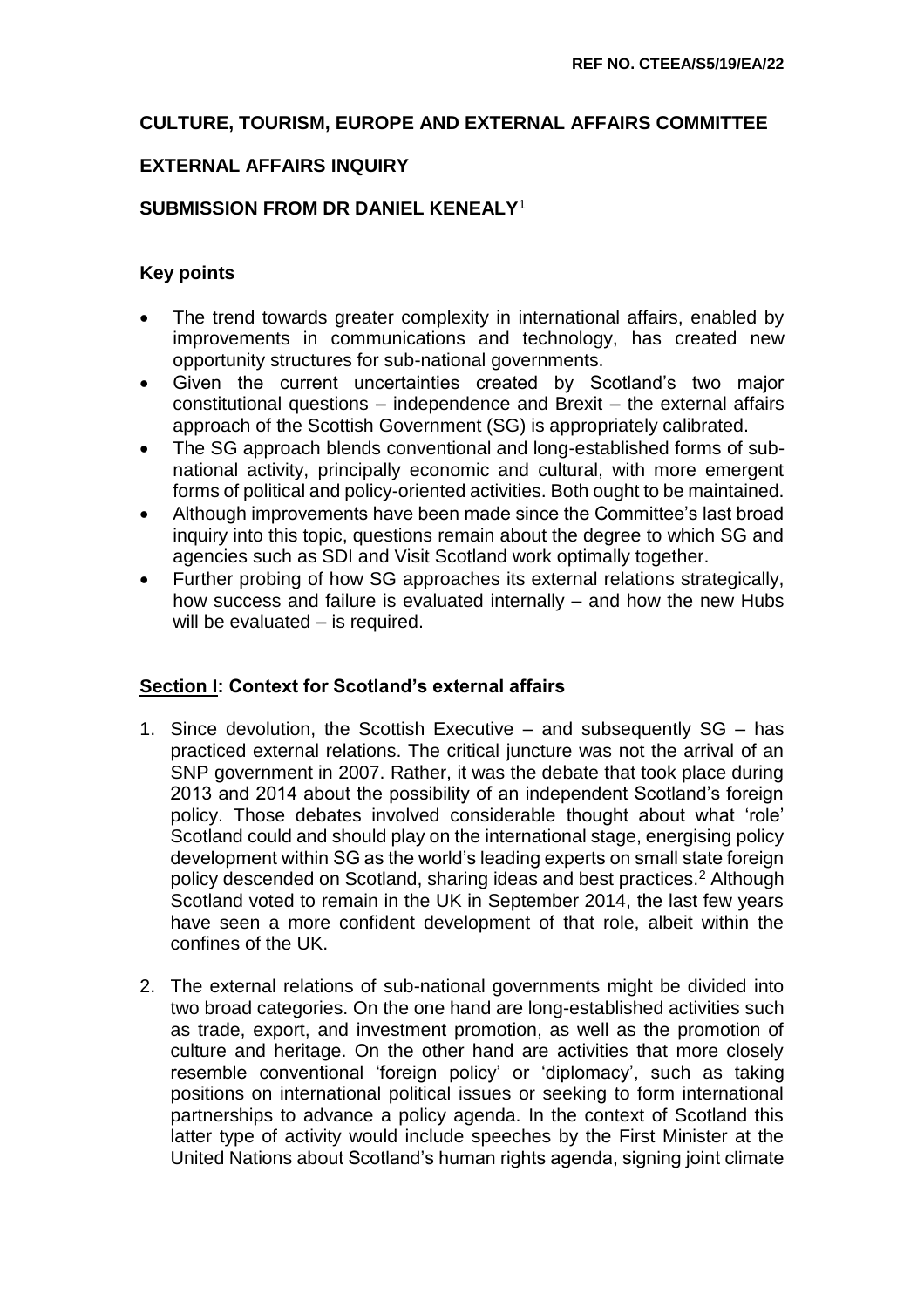change commitments with U.S. states, and SG activity in the area of peacebuilding/conflict resolution.<sup>3</sup>

- 3. Although SG external relations have long blended both types of activity, the latter type have grown in prominence over recent years. In part this is a reflection of current political realities. A sub-national government that seeks independence will, unsurprisingly, see external relations as a nascent foreign policy. Brexit represents the other major contextual factor for the present and future development of SG external relations. SG faces the challenge of having to design and implement an external affairs policy with a view to multiple possible future scenarios, ranging from a continuation of the status quo (if Brexit were not to happen and Scotland remains in the UK) to two major changes (Brexit followed by Scottish independence).
- 4. Brexit poses the most immediate challenge, for two principal reasons. First, the potential economic consequences of a hard(er) form of Brexit could trigger resource constraints within the Scottish budget and, as a result, less resources available to maintain the current external affairs posture.<sup>4</sup> Second, if the UK ceases to be a Member State of the EU, Scotland's status in Brussels will change. SG presence in Brussels is well established: its networks are amongst the highest quality of any sub-national government.<sup>5</sup> Whilst these networks will not disappear overnight, the relationships will inevitably become looser. Additional resources may be required to maintain international networks that currently receive support from EU funds.
- 5. Assuming Brexit happens, a brewing issue on the horizon is the UK's future trading relationships. Given the characteristics of Intergovernmental Relations (IGR) in the UK it is hard to be optimistic about the scope for subnational government involvement in those negotiations. Working in tandem with the Welsh Government, the Scottish Government should maintain as much pressure as possible on the UK Government to involve them in trade negotiations. There are international precedents for this and the Canadian model – via their C-Trade Committee – is one that might be usefully studied and replicated.<sup>6</sup>
- 6. This leads to the question of sub-national involvement in UK foreign policy more generally. Although the operational relationship between SG and the FCO is functional and cordial, the political relationship is less smooth. UK foreign policy largely operates in a Whitehall 'mindset' that does not create space for sub-national governments in its development or implementation. For the most part, one might say that is fair enough. There are few, if any, examples of conventional foreign policy (i.e., non-economic) being made in concert between a federal government and its constituent units. But this prompts two further points that must be kept in mind.
- 7. First, there is no reason why the FCO could not engage more proactively with SG in areas that the latter has a key interest in, but which are not core to the foreign policy outlook of the UK as a whole. One example might be the Arctic, where SG has cultivated strong relationships, has a clear geographical interest, and is developing an Arctic strategy.<sup>7</sup> A change in the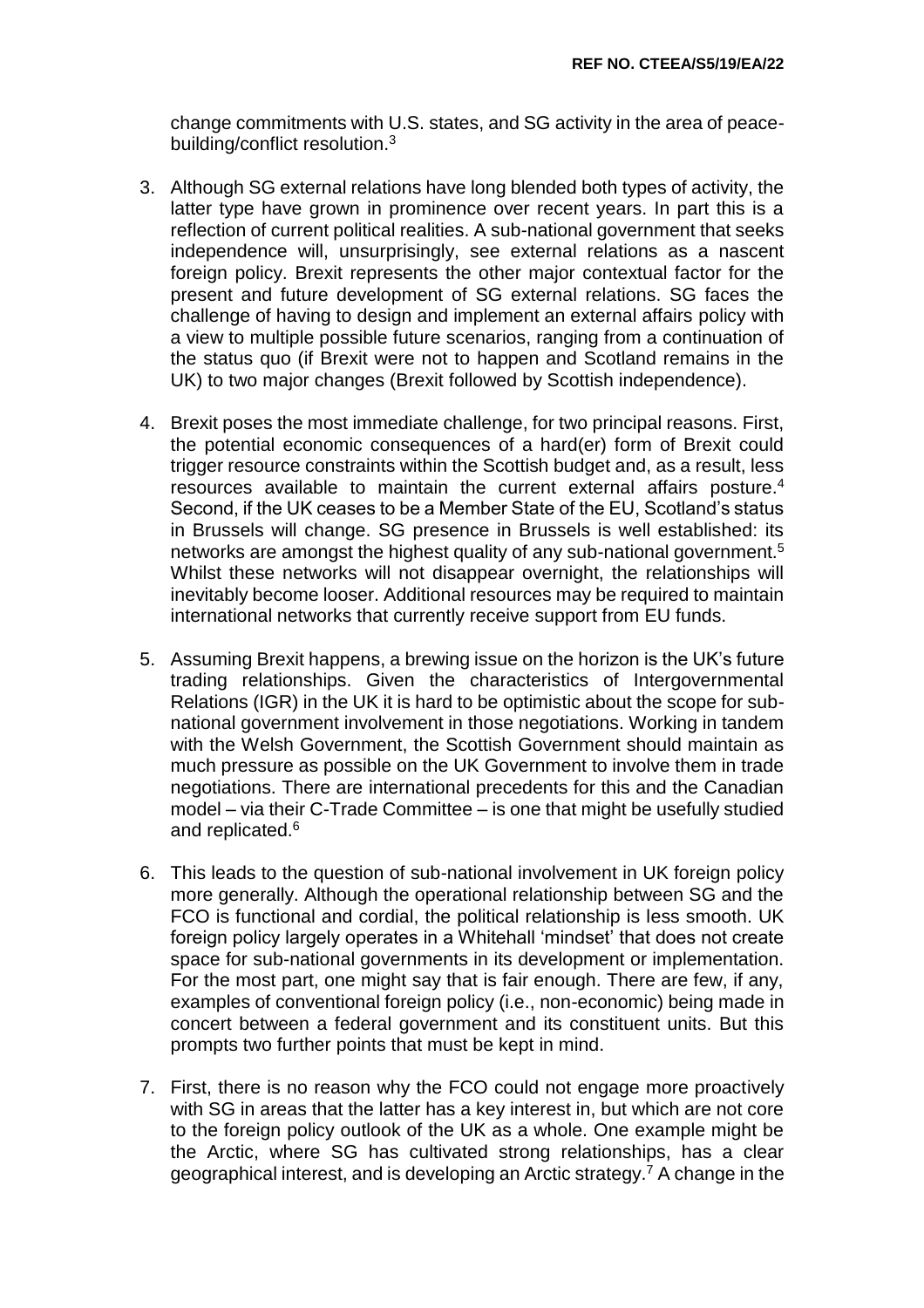organisational culture of Whitehall is a lot to hope for and incremental change may be the best on offer. The arrival of a SG Director of External Relations with high-level FCO experience may prove useful in this respect.

- 8. Second, it logically follows that the greater the gap between the national interest of a state (i.e. the UK) and a sub-state (i.e. Scotland), the greater the incentive for the latter to try and use soft power diplomatic strategies to articulate those distinctive interests. We see a similar phenomena at play currently in the U.S. where state Governors are increasingly taking steps, both symbolically and substantively, to distance themselves from the policy actions and the rhetoric of the federal government in Washington, D.C.<sup>8</sup> UK foreign policy has been adrift since the Brexit referendum and confusion about its future orientation is commonly heard amongst policymakers and influencers in Washington, Brussels and elsewhere.<sup>9</sup> SG is thus, to a great extent, trying to find ways to mitigate a mess not of its own making and to differentiate itself from a UK foreign policy it does not feel represents Scottish interests. An increase in soft power diplomacy is hardly surprising. It is cutting through, with a palpable sense of Scottish difference evident in European policy circles (less palpable, but still present in Washington, D.C.).
- 9. Given the current realities of UK and international politics, SG external relations are probably calibrated about right. Greater clarity would be welcome, however, on how SG sets priorities and develops strategies in this area and, crucially, how it plans to use its new Hubs to foster greater inter-agency and inter-governmental working. The impression is sometimes one of a government that reacts to external opportunities rather than proactively seeking and/or creating them, as well as a government that still has more to do in terms of creating ways of working that harness the talents not just of SG, but of various agencies and local authorities, some of whom have stepped up in the context of regional organisations, such as the Conference of Peripheral Maritime Regions<sup>10</sup>, that SG are less keen to engage with.

**Section II: What principles should inform Scotland's external relations? What balance should be struck between economic priorities and cultural, or 'soft power', priorities? How should SG prioritise its engagement, should policy be prioritised on a geographical or policy focus? Are the current SG engagement strategies appropriate post-Brexit?**

10. The external relations of a nation ought to reflect its internal values, its economic interests, and its policy priorities. The SG International Framework is relatively clear about the principles that inform its external policy: openness, competitiveness, engagement, multilateralism, etc., and there is a balance between using external policy as an opportunity to score economic successes and to promote values, norms and policies.<sup>11</sup> There are some who would argue that a devolved government should focus on economic and cultural activities and refrain from political and/or policybased activities. All bureaucracies have a finite amount of time and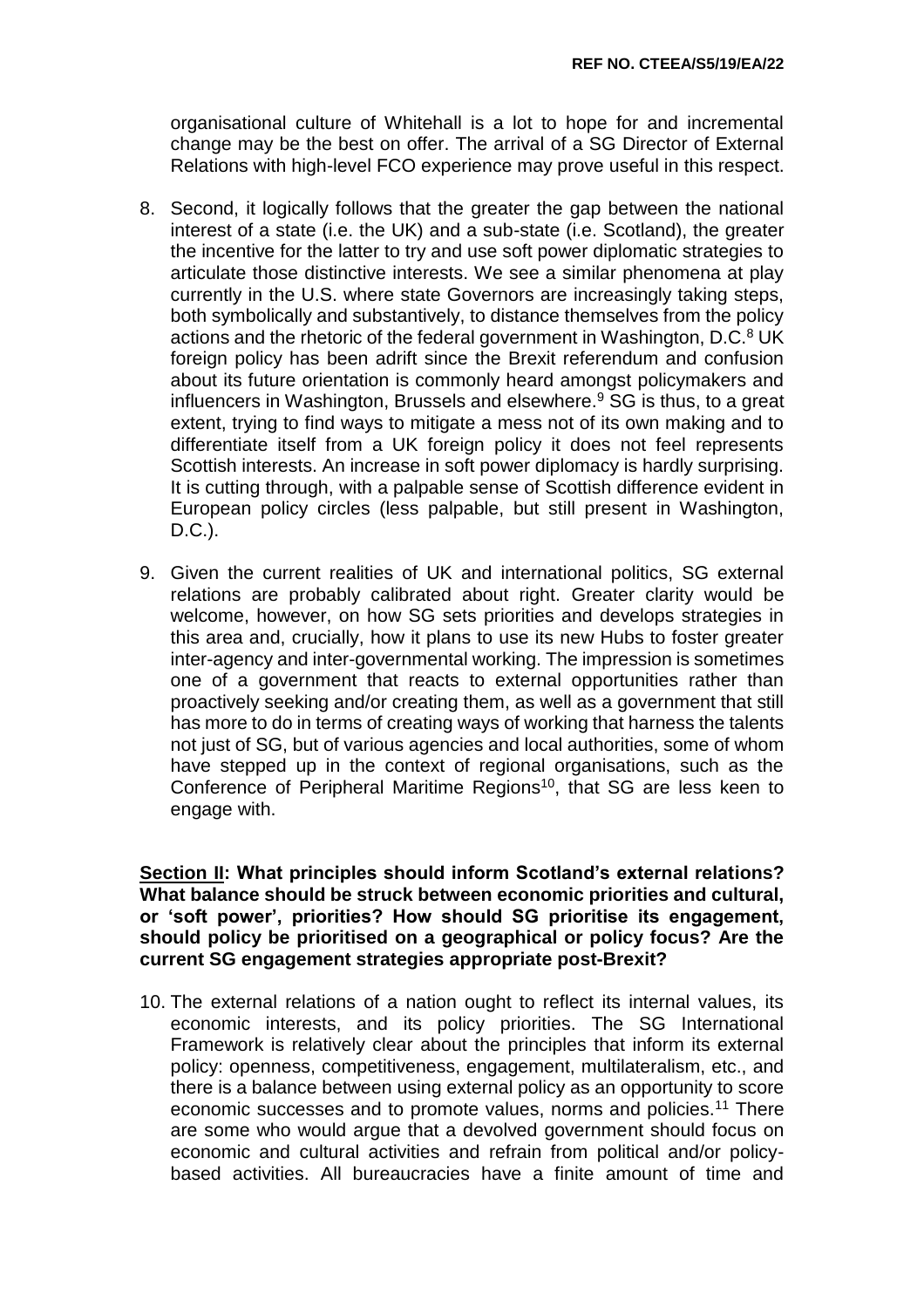resources but, implemented well, a comprehensive set of external relations could be mutually reinforcing. Questions about the balance between economic growth and 'soft power' priorities – and between geographical or policy emphases – are difficult to answer precisely and may create a false impression of a zero sum dynamic.

- 11. That being said, there does seem to be a problem in the area of exports, identifiable – both in the SG missing its own target of increasing exports by 50% between 2010 and 2017 and in the Anholt-GfK Roper Nation Brands Index in which Scotland's weakest metric is 'exports'.<sup>12</sup> SG's new strategy offers some welcome funding and a new approach.<sup>13</sup> However, and as SPICe has rightly pointed out, the targets remain quite high level and some of the output goals lack a clear rationale.<sup>14</sup> Beyond that, the concept of 'the export value gap' as a driving metric is debatable and comparisons with 'countries of similar size' could create questionable geographical comparisons.<sup>15</sup> Nevertheless, there are a number of actions committed to in the plan that would warrant a status update in the future. The Hubs may prove valuable in this regard (on which more below).
- 12. Beyond the economic dimension of external relations, any policy-oriented priorities ought to be limited, focused and properly resourced. The approach ought to be to select topics and go deep, rather than a 'mile-wide-inch-deep' approach. Scotland's strengths in climate change, international development, and peace-building/conflict resolution suggest three areas where SG external relations might be focused and prioritised. Scotland's geographical proximity to the Arctic might make that a further addition to the list. A question that remains unanswered is how, at the political level, SG identifies its priorities in the external relations space. The impression remains of a policy that is very broad-brush and suffers from a lack of explicit focus. This need not involve a form of 'Grand Strategy', but might involve a form of 'Emergent Strategy': a bottom-up approach to strategizing, with continuous learning at all levels of an organisation. In other words it might be that for SG, strategy ought to be more about *process* than *design*. <sup>16</sup> It would be useful to hear more about how this works internally.
- 13. SG engagement strategies are coherent and sensible, driven by Scotland's key economic relationships and supplemented by strategies towards countries where Scotland has a specific connection or interest, e.g. Pakistan. The published strategies are not tremendously informative. It is unclear whether comprehensive country-based mapping exercises, or audits, have been undertaken to devise the strategies or to update and supplement them. A best practice lesson might be learned here from the Irish Foreign Ministry, who have recently undertaken such exercises with key partners.
- 14. In the context of Brexit, a mapping exercise of key European partnerships and how they might be maintained outside of existing EU policy networks would be beneficial, if it is not underway. Policymakers and influencers in Brussels will continue to regard Scotland as a partner in relevant policy areas, especially if policy divergence opens up between the UK and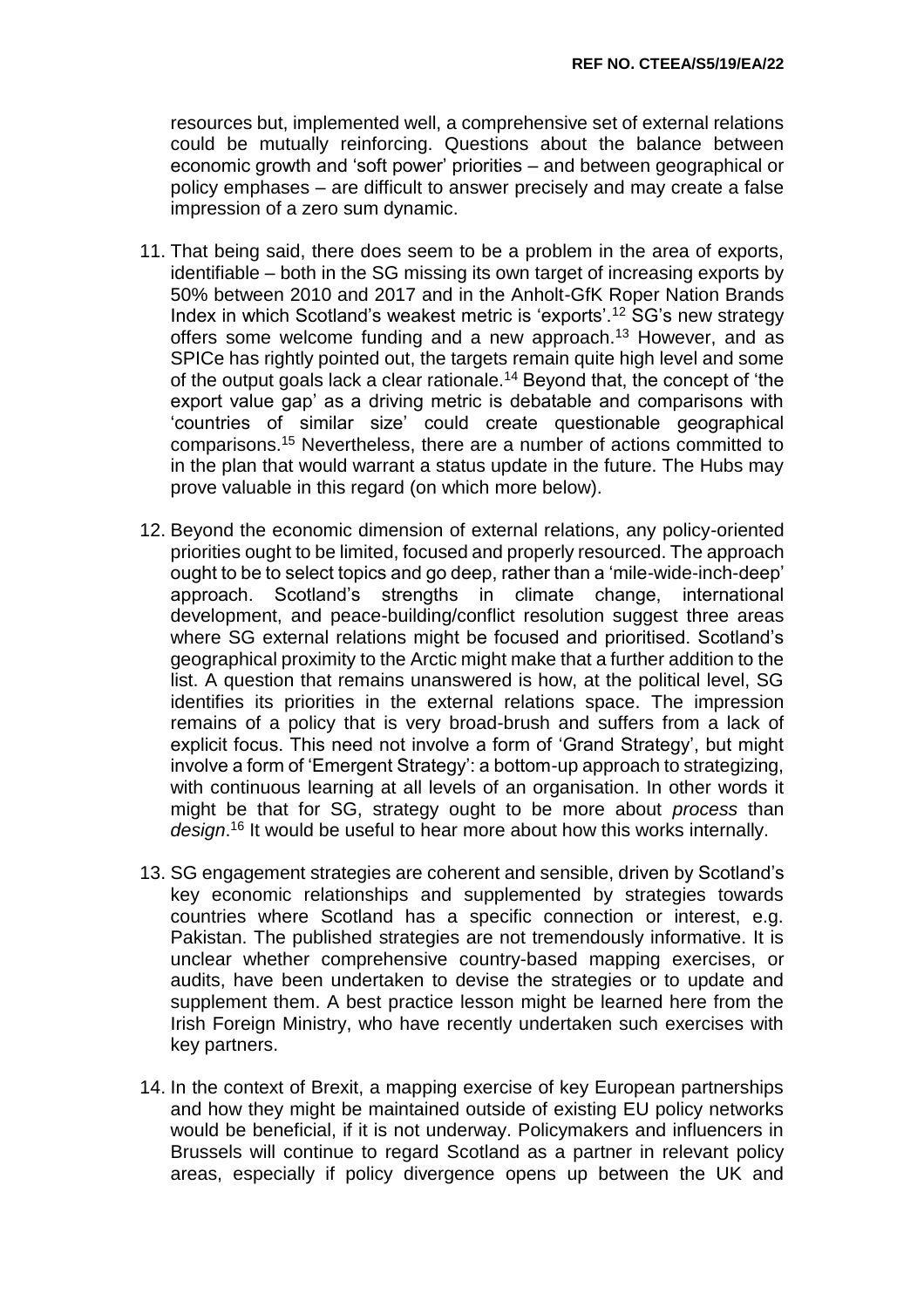Scotland after Brexit, with Scotland tacking closer to the EU policy regime than the UK one. Insofar as such policy divergence is a shared preference across Scotland, Wales, and/or Northern Ireland, the closer working of devolved governments *within* the UK may become more necessary.

#### **Section III: What should the business plans for the SG Hubs focus on? How can the Hubs best support external relations? How can the Hubs most effectively engage with other organisations such as SDI and Visit Scotland? What should be the key aims of SG international offices?**

- 15. SG documents obtained via FOI requests suggest that the Hubs are predominantly focused on creating and enhancing economic opportunities, such as promoting the research and innovation of Scottish companies and universities.<sup>17</sup> However, it is clear that the Hubs – in Dublin, Brussels, Berlin and Paris – will differ in focus based on their geographical location. For example, the London Hub will raise SG presence in the capital and raise awareness of Scottish interests across Whitehall. The Hubs will also have a role in sustaining existing – and creating new – policy networks, tacking closer to more conventional diplomatic-style activity.
- 16. The Hubs ought to be evaluated on the extent to which they enable a step change in true partnership working between SG and various other agencies and third parties. Cabinet Secretary Hyslop said many years ago that she envisioned Scotland's external policy working on a hub and spoke model, with SG as the hub.<sup>18</sup> Indicators ought to be developed that would help those charged with scrutiny and oversight – such as the Committee – to evaluate whether this model is being properly developed and is working as effectively as it could. If you take the London Hub as an example, bringing together SDI's office space with the SG hot desk arrangements at Dover House simply makes sense. But co-location is only a first, and a small, step towards effective joint working between SG, the Enterprise agencies, Visit Scotland, and other relevant actors.
- 17. This returns us to the questions posed earlier about how SG ministers and senior officials develop strategic priorities in the area of external relations. Greater partnership working between SG and agencies – in project teams with a focused and specific policy objective – could be a way forward. It is important to recognise the differential but complementary skills of the various entities. SG's strength is in policy development, with SDI better placed to engage in implementing trade, export, and investment promotion. Various things could be attempted in this space, for example shared and joint learning and development opportunities and greater opportunities for short-term secondments.
- 18. Turning briefly to the International Offices, they are typically fairly small teams attached to FCO platforms in key national capitals – Washington, D.C., Beijing, and Ottawa (plus Toronto). Their role should be three-fold. First, they should work locally as a hub for all official/institutional Scottish representation in the country, from SDI to University international offices.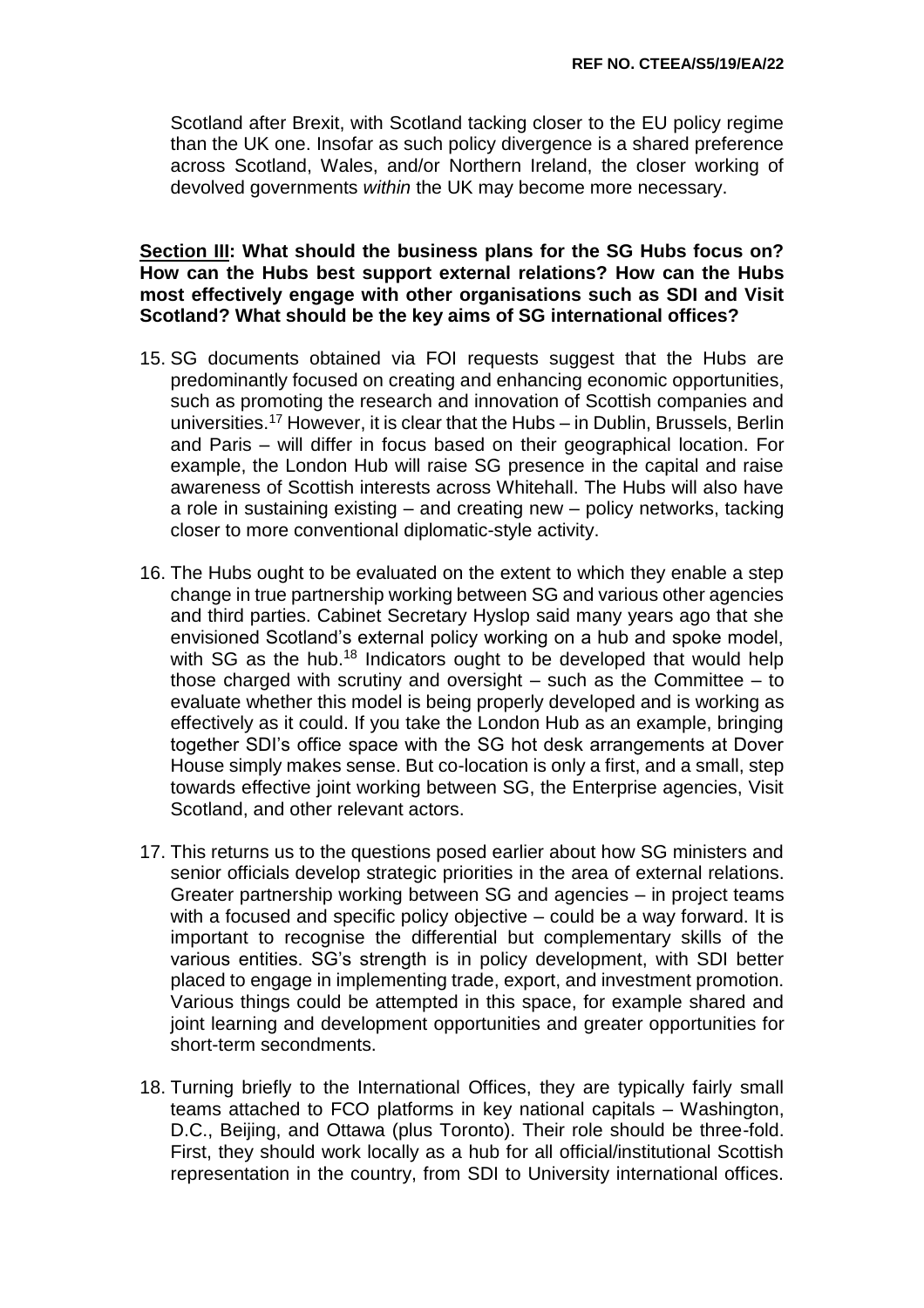Second, they should serve an informational purpose, providing to the SG external relations team relevant and up-to-date policy information from the country. A third role might involve representing Scottish interests to the locally based FCO team.

#### **Section IV: How can the Hubs, and SG international engagement more broadly, be evaluated effectively?**

- 19. Some aspects of SG external affairs are more susceptible to measurement than others and it is important not to become overly reductionist and blunt. SG does use certain measures, for example the Anholt-GfK Roper Nation Brands Index is used to gauge how Scotland is perceived by international public opinion. The Global Connections Survey and official government data can be used to measure things such as exports and FDI. It may be that other measures are used internally within SG and it would be interesting to learn more about this.
- 20. However, measurement can become crude and feed into an overly rigid and stifling target culture that is all-too-common across the public sector. Such an approach can also confuse quantity with quality. So much external affairs activity is useful in an intrinsic way: done properly it can cultivate better policy understanding across SG and it can create opportunities for policy learning (from other places) and policy transfer (to other places). SG benefits from having in-house expertise on international affairs and a capacity to reflect on complex interconnected policy questions.
- 21. As regards Scotland's 'soft power', although the concept is by now well established in the academic literature, debate persists about how, or indeed if, it can be measured. The Institute for Government, working with Monocle magazine, attempted to develop a composite index for measuring soft power according to objective and subjective metrics.<sup>19</sup> But if soft power remains about building relationships, establishing and/or connecting to networks, and developing a reputation in certain policy areas as a knowledgeable and thus essential partner, then more qualitative forms of evaluation may be appropriate. Careful process tracing of the impact of external affairs, and narrative-based case studies may be useful (on display in SG's Nordic Baltic policy statement for example<sup>20</sup>).
- 22. Despite these caveats, in order for any evaluation to be successful it requires a clear statement, at the outset, of the goal/s being pursued. The fact that many benefits of external affairs may be intangible need not be an excuse for failing to be clear about goals.

#### **Notes**

 $\overline{a}$ 

<sup>1</sup> I am a lecturer at the University of Edinburgh's School of Social and Political Science where I research and teach Scottish and UK public policy, constitutional politics, and foreign policy.

 $2$  See R. Beasley and J. Kaarbo, 'Casting for a sovereign role: Socialising an aspirant state in the Scottish independence referendum', *European Journal of International Relations*, 24(1), 2017, pp. 8-32.